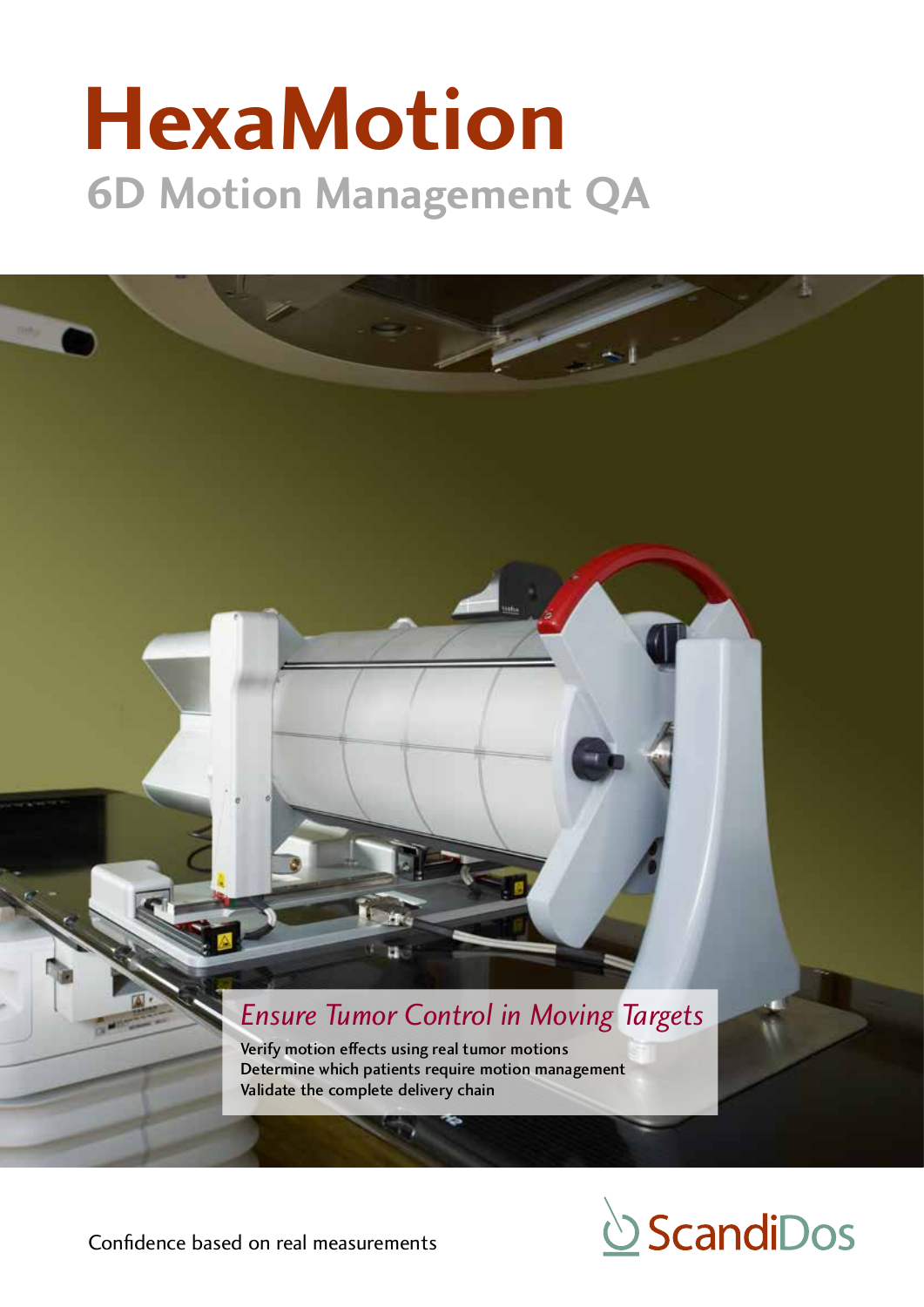## Treat what you intend to treat Treat what you intend to treat

true for tumors in the lung and the liver, but it has been shown<sup>\*</sup> that even the prostate, which<br>is often regarded as stable, can move considerably during the treatment. If these geometrical is often regarded as stable, can move considerably during the treatment. If these geometrical is often regarded as stable, can move considerably during the treatment. If these geometrical errors are not handled correctly they can result in critical dosimetric errors. The tumor moves<br>Intra-fractional movements of the tumor can cause large geometrical errors. This is especially This may result in that the tumor volume receives too The tumor moves in the tumor moves in the tumor moves in the tumor moves in the tumor moves in the tumor moves in the tumor moves in the tumor moves in the tumor moves in the tumor moves in the tumor moves in the tumor mov

This may result in that the tumor volume receives too little dose to achieve tumor control whilst organs at risk can receive too high dosage. whilst organs at risk can receive too high dosage  $\sigma$ 

\*http://www.nslhd.health.nsw.gov.au/AboutUs/media/Documents/World%20first%20prostate%20clinical%20trial%20FINAL%20281113.pdf



Delta

## Specification **Specification**

- Positioning accuracy: better than 0.5 mm Positioning accuracy: better than 0.5 mm
- Positioning accuracy

 $\delta$  Scandi $\delta$ 

- Movement range: Movement range:
- $X: \frac{17 40 \text{ min}}{40 \text{ mm}}$
- $\frac{1}{7}$ :  $\frac{1}{40}$  mm

handling of the system eliminating heavy lifts.

- $Z: 1/7 + 10$  mm Roll:  $+/-$  10°  $\omega$  origin<br>Tillt:  $+7^{0}/\_6^{0}$  origin
- Roll: +/- 100 @ origin
- Tillt: +3°/-6° @ origin<br>
A trolley provides easy and • A trolley provides easy and ergonomically<br>handling of the system eliminating heavy lifts handling of the system eliminating heavy lifts. handling of the system eliminating heavy lifts.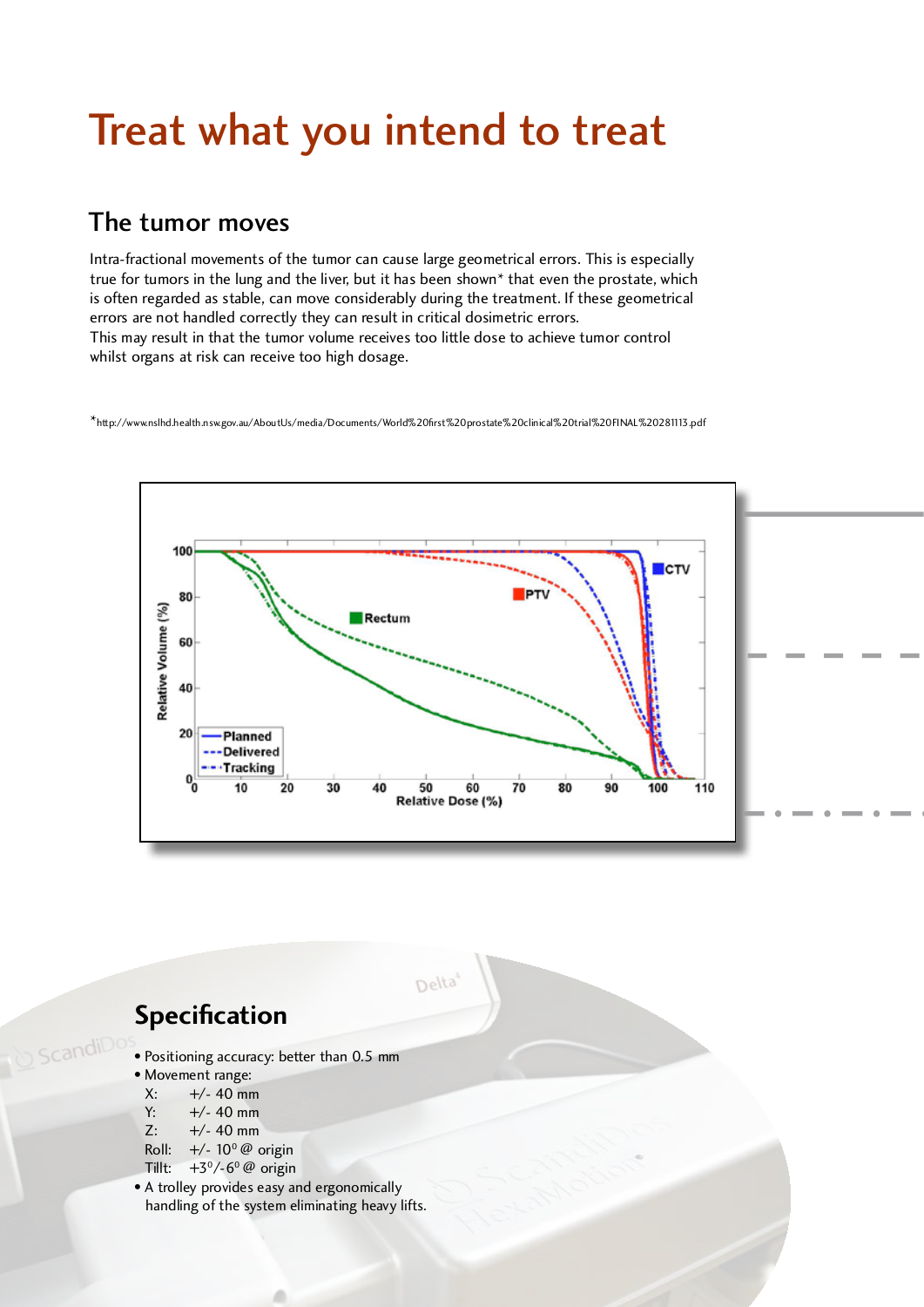

Planned



Delivered - no tracking



•

•

•

Delivered - with tracking

## **Use Real Tumor Motion**<br>The Scandidos HexaMotion 6D motion

platform accurately replicates the actual tumor motion. The QA is based on how the real tumor is moving. The motion patterns both for the tumor and the patient can be imported from your motion management system and the same movement cycle is then system and the same movement cycle is then exactly executed with the Delta r' phantom.<br>Candivithin The phantom is positioned fast and within sub-millimeter accuracy.

### Find when Motion Management is required

The Hexamotion 6D motion platform is used a full analysis of the dosimetric effect of tumor phantom to provide<br>in this effect of tunes respiratory motion. The true delivery of the prescription dose can be studied in detail for each patient and critical structure, allowing the clinician to easily identify which patients the emilitan to easily identify which patients or which groups of patients that require motion management.

## Validate the complete **delivery chain**<br>The complete motion management QA

process shall examine the entire delivery system, including accelerator., MLC control, the motion detection and the gating or the motion detection and the gating or tracking system. The HexaMotion system allows you to scrutinize:

- 
- Monitor system start and stop<br>• Latencies in the delivery system
- Beam hold for anomalous conditions
- Beam hold if target exceeds threshold
- Beam hold if target executs threshold • Correctness of the coordinate systems
- 
- Baseline shifts • End-to-end dosimetric effect